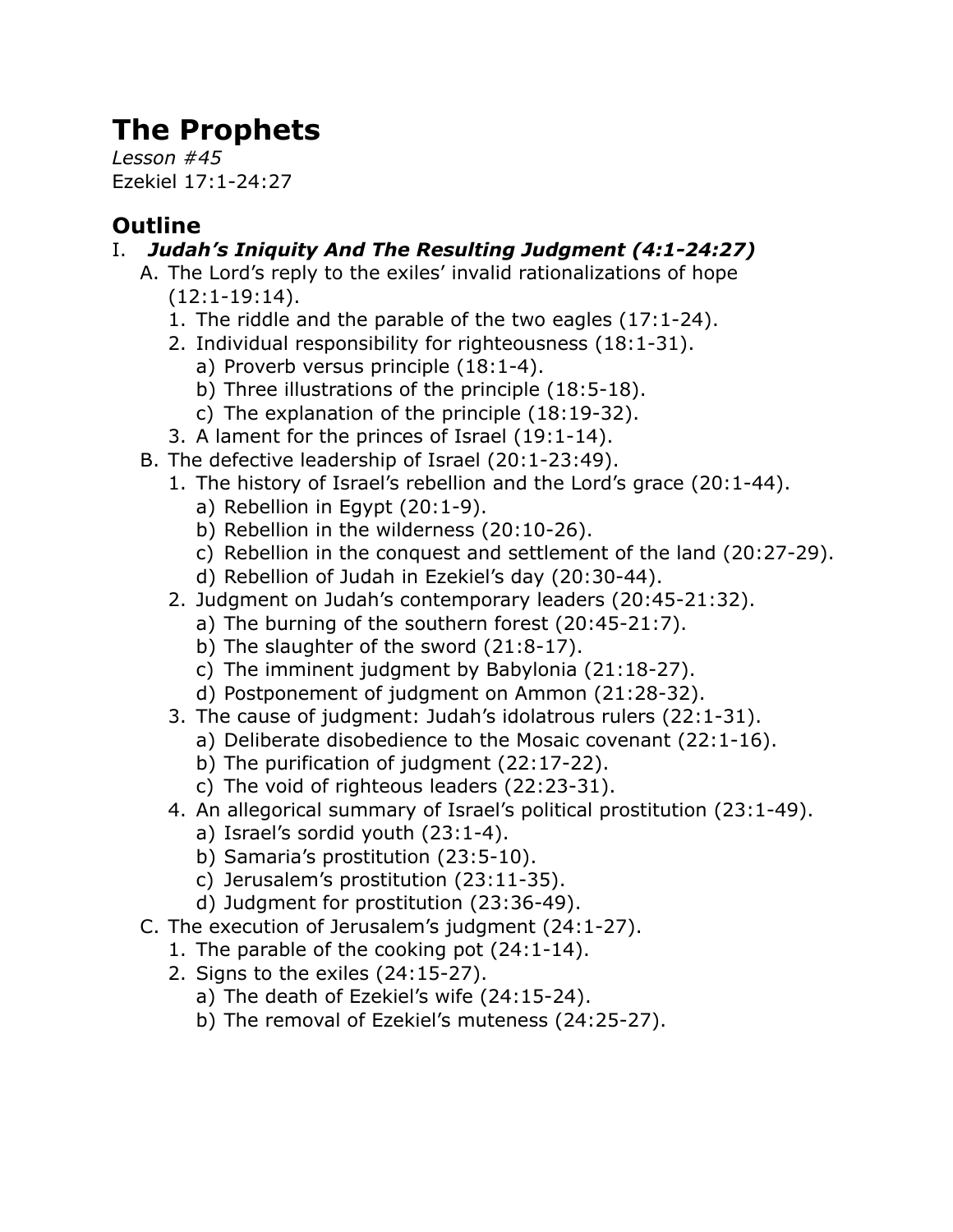### **Notes**

#### *Ezekiel 4:1-24:27*

- The riddle and the parable of the two eagles (17:1-24).
	- Ezekiel uses a riddle to communicate the fact that they would be judged for their own contemporary lack of trust in the Lord. The historical background for this riddle is found in 2 Kings 24:6-20; 2 Chronicles 36:8-16 and Jeremiah 37:1-21; 52:1-7. The vine represented Israel (cf. Psalm 80:8-9; Isaiah 5:1-7).
	- Much like the rhetorical strategy of Amos against Israel (cf. Amos 1:2-2:16), Ezekiel has his audience commit to the correct perspective before they know they are uttering words of self-judgment. The east wind in the ancient Near East was legendary for its destruction of crops (cf. Genesis 41:6; Jonah 4:8). This destructive power was turned into a metaphor to describe God's acts of judgment (Exodus 10:13; Isaiah 27:8; Jeremiah 18:17).
	- The first great eagle is the king of Babylon. Lebanon stands for Jerusalem. The second eagle is Egypt. The vine's sending out its roots and branches for water is rebellion against the king of Babylon by sending Judean envoys to get horses and a large army.
	- God would spread a net and seize Zedekiah with the Babylonian army and bring him to Babylonia in exile. When Zedekiah is punished for his disloyalty, like the exiles said should happen when answering Ezekiel's rhetorical questions, they will know that God has spoken.
	- The cedar is the Davidic line and the shoot is a Davidic king, newly plucked from the same cedar as Jehoiachin. This was the Messiah whom God would establish as King over Israel in the Messianic kingdom. All the birds would nest in its branches -- perhaps a figure of the nations of the world (cf. Daniel 4:17, 32, 34-37; Matthew 13:31-32). They would submit to the Messiah and His rule.
- Individual responsibility for righteousness (18:1-31).
	- Proverb versus principle (18:1-4).
		- The sentiment introduced in vs. 2 circulated widely in Ezekiel's day (Jeremiah 31:29-30; Lamentations 5:7). The proverb was said with a sigh and a shrug, not a sneer. This resignation keeps them from considering that their exile is due to their own sins.
		- This viewpoint is abhorrent to God because it effectively dismisses His personal care and attention for everyone.
	- Three illustrations of the principle (18:5-18).
		- The principle of individual responsibility shows that a righteous person in a trusting relationship with the Lord will live physically and eternally. First, the Lord must define righteousness according to the Mosaic covenant.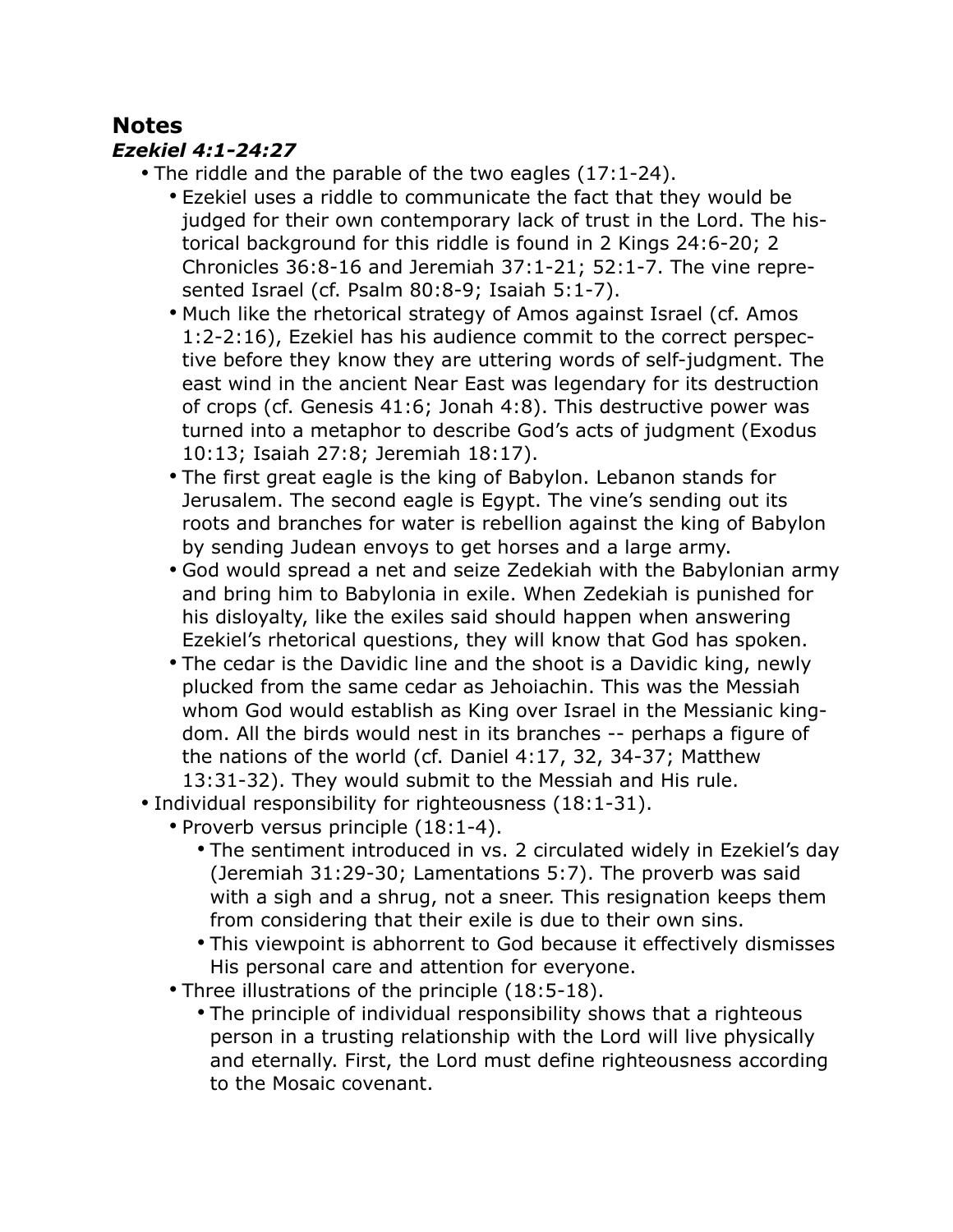- Five legal areas differentiate righteous acts from unrighteous deeds. Fifteen characteristics of this righteous person, viz., eleven specific actions and four dispositions, appear in vss. 6-9. Ezekiel's list reveals his priestly background, since several have to do with ritual cleanness and uncleanness.
- The second example deals with the unrighteous son of the righteous son. The son demonstrates his unrighteousness and lack of faith by a lifestyle opposite that of his father.
- The third illustration shows that an unrighteous man will not necessarily have an unrighteous son. The son is exactly the opposite of his father and nearly identical to his grandfather.
- The explanation of the principle (18:19-32).
	- Having stated the basic principle of individual responsibility in vss. 1-4 and then illustrated it in vss. 5-18, Ezekiel elaborates the aspects of this principle.
	- Ezekiel first begins with the ability of the wicked to change. This rhetorical strategy hints that Ezekiel is implicitly challenging his hearers to apply the message to themselves. The key is repentance.
	- Israel's refusal to accept that God metes out judgment contrary to their understanding does not alter the fact that He does so. Vs. 30 is the second call to repentance (cf. 14:6); it reiterates the second theme of vss. 21-24: God does not want His people to die.
- A lament for the princes of Israel (19:1-14).
	- The final question raised by the recipients of Ezekiel's messages concerns the trustworthiness of the contemporary rulers of Judah to lead the nation back to prominence. Ezekiel responds with a funeral dirge for Judah's princes.
	- Ezekiel's lament centers first around the imagery of a lioness and her whelps. The lioness here is be identified as the nation of Israel. Israel had taken her place among the nations. The young whelps represented given kings of Israel, and in historical and biblical context they signified certain latter rulers in Judah.
	- The first whelp was Jehoahaz, who had been placed on the throne by the Judeans following the death of his father, Josiah (2 Kings 23:31). The second whelp was Jehoiakim, Jehoahaz's immediate successor. The two other whelps were Jehoiachin and Zedekiah.
	- In vs. 10, the imagery changes to that of a "vine." Ezekiel has Genesis 49:8-12 in mind as the background for this metaphor (cf. 17:1-24). The vine with strong branches reaching into the sky represents the Davidic dynasty. The strong, multiple branches represents the kings from this stock. The east wind is the Babylonian army. The strong branches and its stripped fruit are Jehoiachin, his sons, and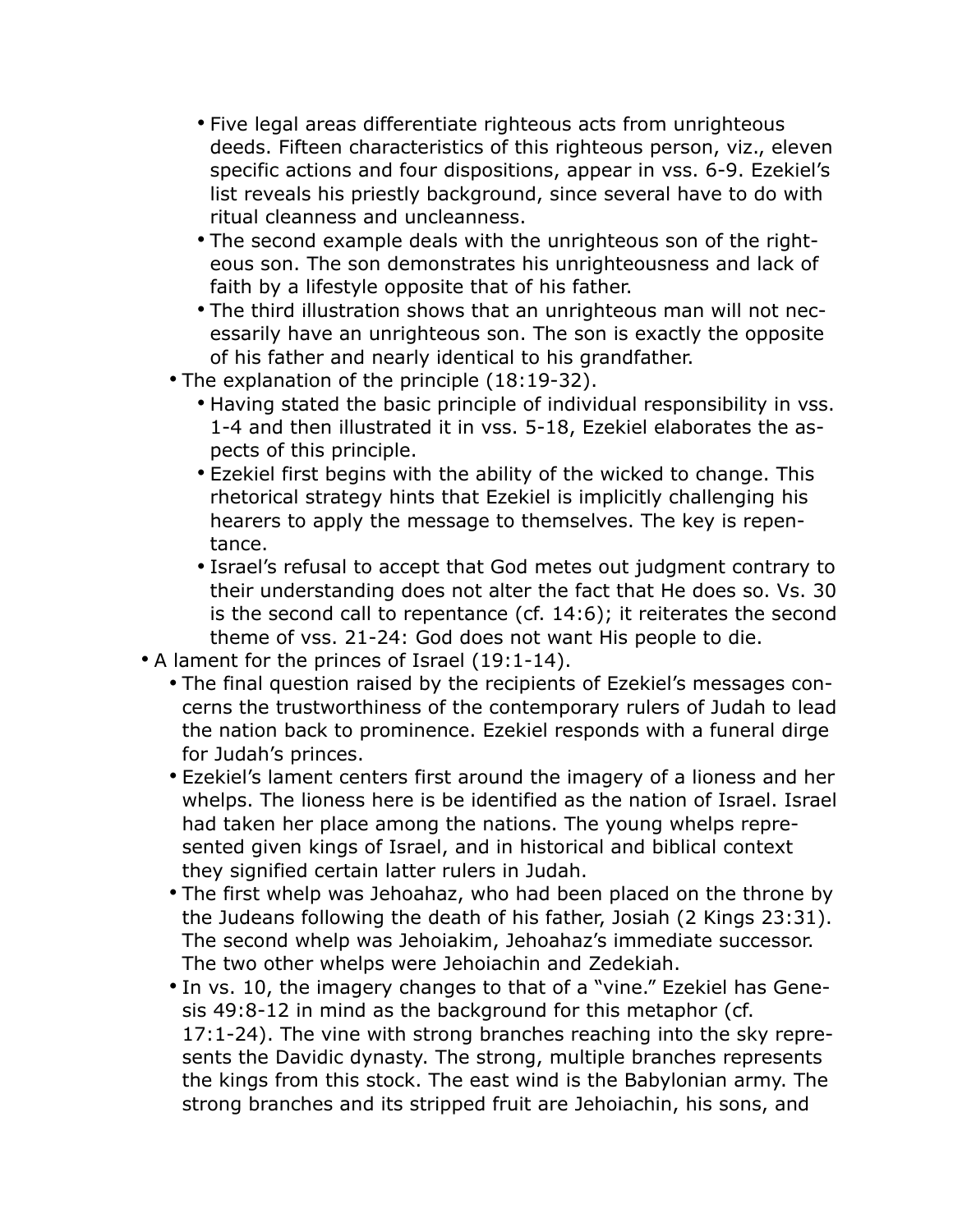the other deportees. The consuming fire suggests the depopulation. They are planted in exile, in Babylon's dry and thirsty land.

- The defective leadership of Israel (20:1-23:49).
	- The history of Israel's rebellion and the Lord's grace (20:1-44).
		- Rebellion in Egypt (20:1-9).
			- As they had before, the elders of Israel came to seek a word from God through Ezekiel. They do this almost a year after Ezekiel's announcement that God was leaving His temple because of rampant sin (cf. 8:1).
			- Their exact questions are left unmentioned because God does not intend to give them an answer in any case. Their sin is too blatant. Their hearts are divided.
			- Israel's history as a nation began in Egypt where God chose her. He made Himself known to Israel and swore that He would be her God (Deuteronomy 7:6-11).
			- Ezekiel tells us what the book of Exodus does not. Even before they left Egypt, God determined to punish them severely. Nevertheless, "for my name's sake," God changed His mind.
		- Rebellion in the wilderness (20:10-26).
			- Israel did not want to be different. They rebelled against God and they utterly desecrated what God had given them. Because of this, God suspended the blessings of His promise. This response applies to the first generation; He holds out greater hope for their children.
			- That God would give Israel "statutes that were not good" means that Israel would choose to live according to the world's ordinances that brought misery and death. The "gifts" in vs. 26 referred to religious sacrifices (cf. Exodus 28:38; Leviticus 23:38).
		- Rebellion in the conquest and settlement of the land (20:27-29).
			- The Lord describes the sins of Israel's first generation as blasphemy and unfaithfulness (Numbers 15:30-31). When a person despises God's word, that person slanders (or blasphemes) God.
			- Israel had not learned from the mistakes of their forefathers. The generation of Hebrews who entered Canaan began practicing the Canaanites' heathen rituals they observed.
		- Rebellion of Judah in Ezekiel's day (20:30-44).
			- Ezekiel's historical review now includes his own fellow Israelites. Their present actions ratify the rebellion of their ancestors all the way back to the beginning.
			- Although they are already like the nations who serve wood and stone, God will never permit them to do so without conse-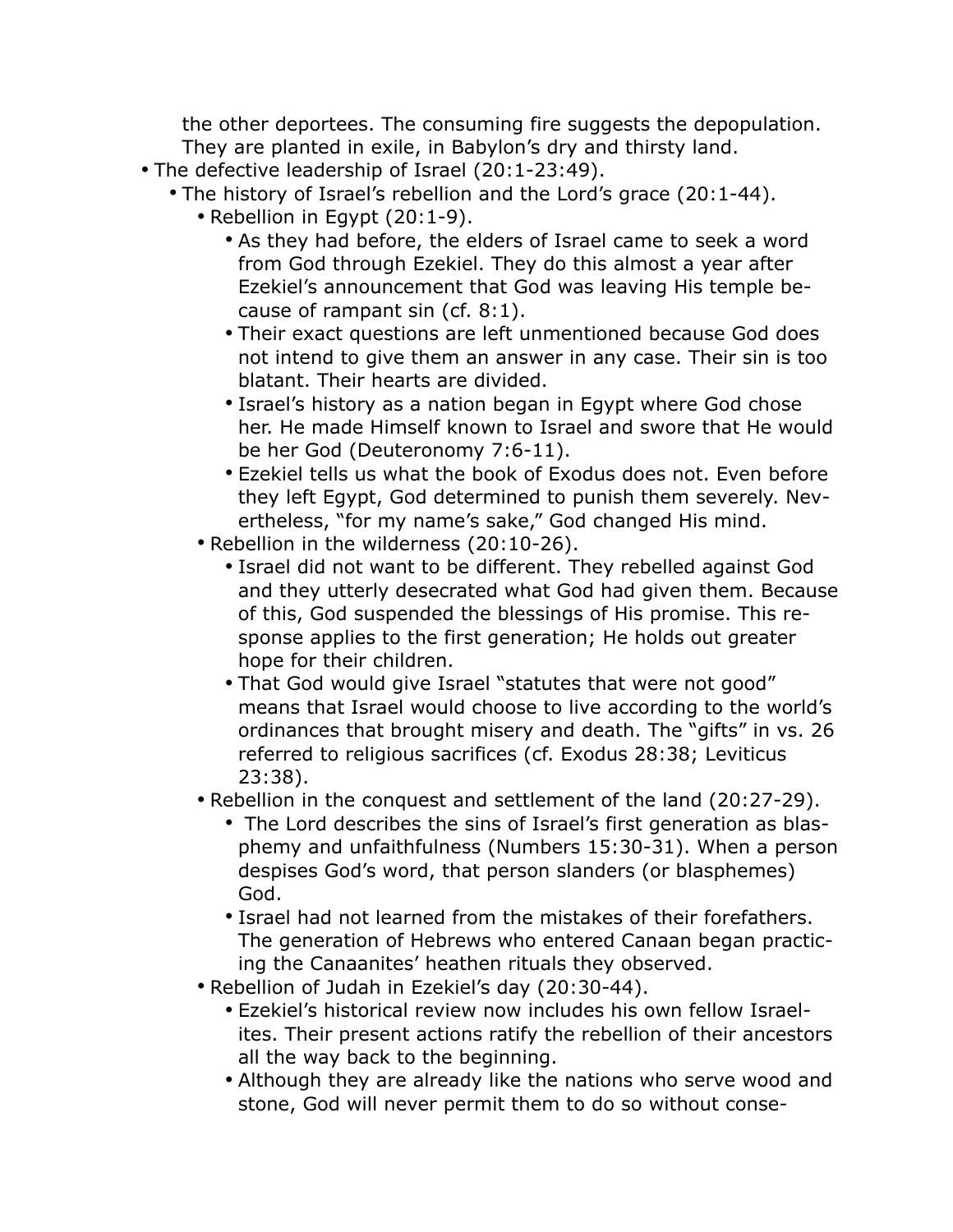quence. His election for them is irrevocable (cf. Romans 11:29). God will always be their God, whether they choose to acknowledge Him or not.

- The concluding verses present a complete reversal of Israel's idolatrous history. What had characterized Israel's worship before would do so no longer. This language refers to the location of the renewed temple described in chapters 40-48.
- Judgment on Judah's contemporary leaders (20:45-21:32).
	- The burning of the southern forest (20:45-21:7).
		- For the third time in the book, Ezekiel is told to "set thy face" against something (6:2; 13:17). This idiom describes hostile intent. The object of God's ire is the south, described by Ezekiel with three different words.
		- Vs. 49 provides a transition between the parable and its interpretation. Ezekiel's hearers were frustrated, so God would provide the interpretation.
		- The fire is God's wrath against the people in the land. The explanation now substitutes metaphor for metaphor, sword for fire.
		- Rather than tell the people the "tidings" that is coming, he describes its effects in terms that recall the announcement of the coming day of the Lord in 7:15-18.
	- The slaughter of the sword (21:8-17).
		- Ezekiel was to weep and wail, for the Babylonian sword of judgment was against Judah, God's people, especially her leaders.
		- The people of Judah had been tested and found wanting. Since the nation had failed the testing, the solemn question was whether Judah and her rulers would continue to exist.
		- Ezekiel clapped his hands in approval of the judgment but with scorn and contempt for the iniquity that had brought about God's wrath.
	- The imminent judgment by Babylonia (21:18-27).
		- Ezekiel, in another dramatic action, is to play the role of Nebuchadnezzar's forces at a crossroads signpost near Damascus. To make this decision, Nabuzaradan, the army commander, will seek an omen through three separate means.
		- The choice will be for Jerusalem to be attacked first. In typical siege fashion, the city will be the target of battering rams, vicious vocal attacks from the soldiers outside, an earthen ramp and other siege works.
		- Vss. 24-27 place the responsibility for Jerusalem's fate squarely on the shoulders of the inhabitants of Jerusalem. The same re-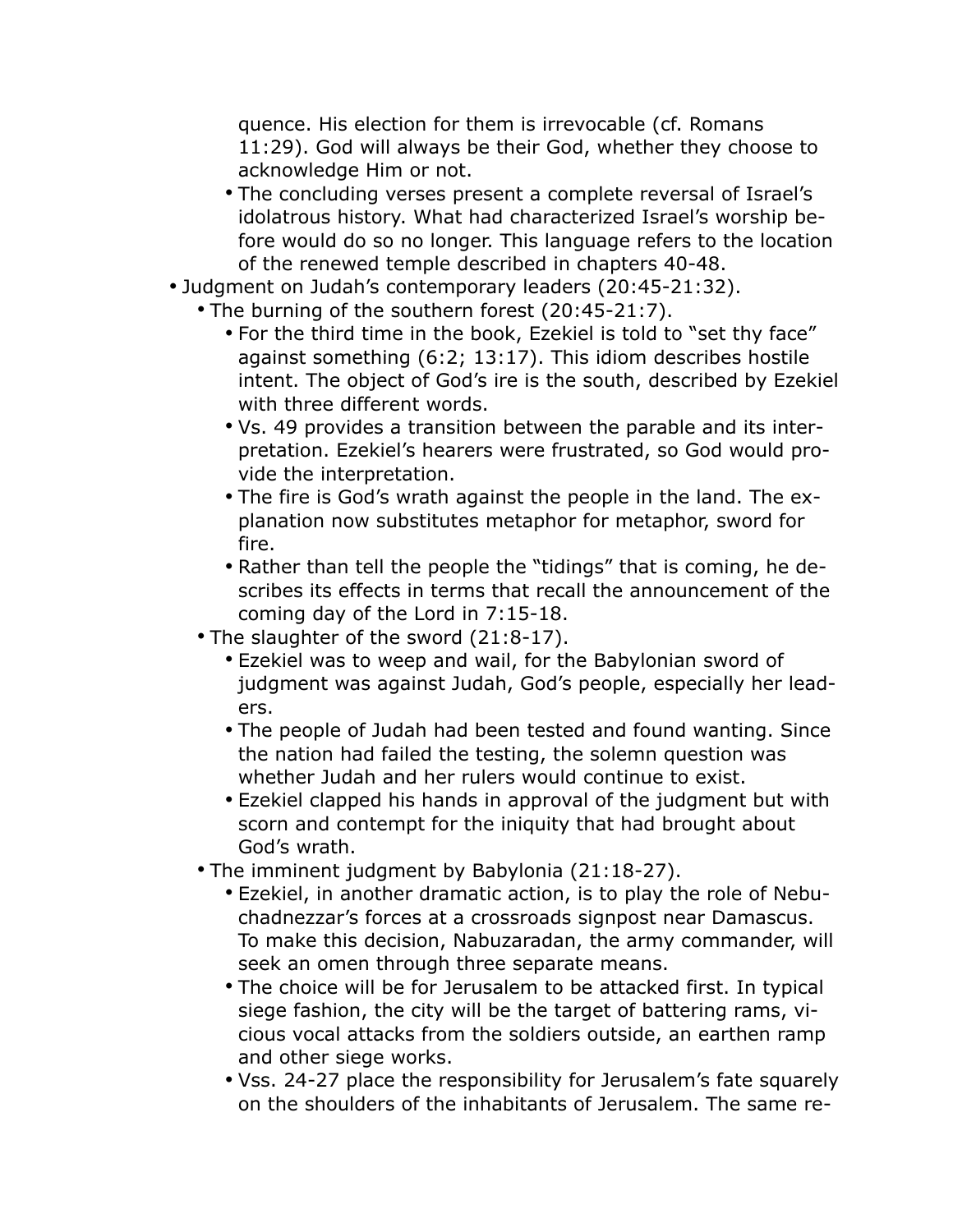bellious disrespect the populace has shown God, it has also shown to its Babylonian ruler.

- The greatest guilt, however, lies with Zedekiah. Ezekiel singles him out by a scathing direct address. The removal of the priesthood and the kingship from Judah are pictured in the removal of the high priest's diadem (Exodus 28:4, 37, 39; 29:6; et al.) and the king's crown.
- Postponement of judgment on Ammon (21:28-32).
	- Apparently the Ammonites learned that Jerusalem was chosen over them by Nebuchadnezzar and gloated about it (cf. 25:1-7). However, Ammon's gloating was premature.
	- God would judge Ammon by the sword in their own land, where He would pour out indignation on them with the fire of His wrath, delivering them to men skilled in destruction who would devour them. God ultimately judges all who delight in harming His people (cf. Isaiah 10:5-19).
- The cause of judgment: Judah's idolatrous rulers (22:1-31).
	- Deliberate disobedience to the Mosaic covenant (22:1-16).
		- Though Israel's history of wickedness demanded discipline, it was the abominations of contemporary Israel and her rulers that had ignited the punishment. Since the people had failed to see this fact, God directed Ezekiel to deliver three judgments to make this clear once more.
		- Ezekiel identifies fifteen sins amid three refrains about shedding blood (vss. 6, 9, 12). The first set of sins is related to attacks on the authority foundations of society by the power of the princes of Israel.
		- The second set of sins is related to attacks on the morals of society by "men that carry tales." The seven sins noted in this section are all arguably violations of proper sexual boundaries.
		- The third set of sins are attacks on the legal foundations of society by men who accept bribes to shed blood. The four sins described here have to do with one person officially acting on behalf of another.
	- The purification of judgment (22:17-22).
		- No sins are mentioned in this section; instead, the general corruption and irredeemable nature of Judah's inhabitants is in focus. The "dross" represents those left in the land after the deportations of 605 B.C. and 597 B.C.
		- This fire of God's wrath would literally be executed by the Babylonians when they burned and sacked Jerusalem. With this fiery trial, God desired to make Himself and His justice known.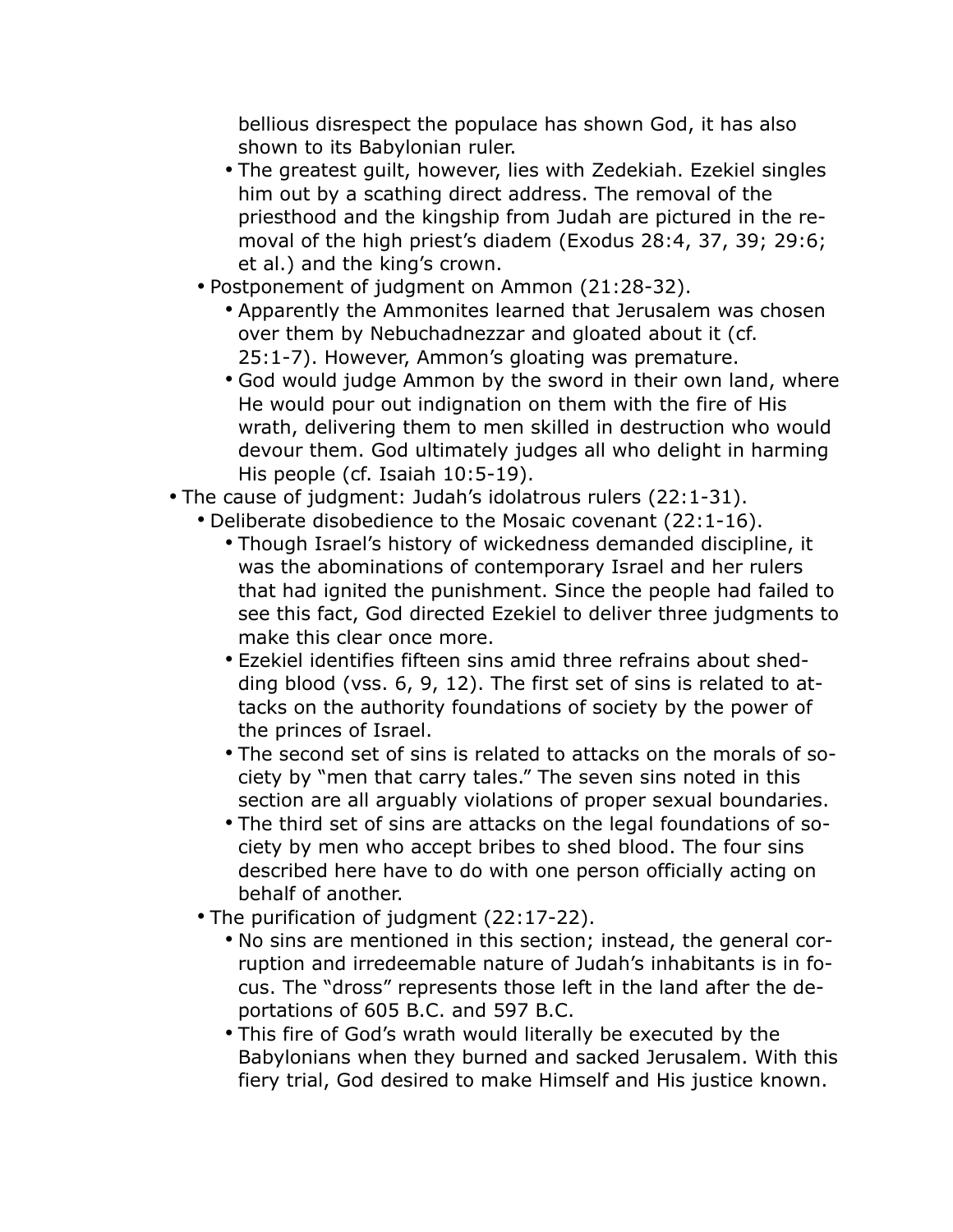- The void of righteous leaders (22:23-31).
	- Judah was an impure nation mainly because the people had failed in their responsibilities, especially those appointed as leaders. The "princes" had conspired against the people for the purpose of personal prosperity.
	- The Lord was unable to find anyone who would stand defensively, through spiritual leadership and intercession, for the nation against the impending judgment.
	- Like Ezekiel, God must make the choice between what He does not want to do and what He must do. He does not want to destroy the land. However, the land will be cleansed of its defilement and the city will fall.
- An allegorical summary of Israel's political prostitution (23:1-49).
	- Israel's sordid youth (23:1-4).
		- Ezekiel concludes his discussion of Israel's sinful leadership with a summary allegory of the political adultery into which Israel's corrupt rulers had led the people.
		- The two sisters are named. Samaria, the older in the sense of initiating perverted relations with other nations and in receiving her punishment first, was named Aholah, which means "her tent." Jerusalem, the younger of the two sisters, was called Aholibah, meaning "my tent is in her."
	- Samaria's prostitution (23:5-10).
		- Not only has Aholah not been changed by her marriage, she disregards her obligations. Instead, her craving was for Assyrian lovers. Her depravity knew no boundaries.
		- Extrabiblical sources indicate that in 840 B.C., Jehu was a tribute-paying vassal of Shalmanezer III. One obligation of vassalage was the recognition and worship of the surzerain's deities.
		- The description of her fate fits Israel's national dissolution from the Assyrian deportation of 721 B.C. All of these measures caused Samaria to become a byword among other nations allied with Assyria.
	- Jerusalem's prostitution (23:11-35).
		- God turned to deliver His accusation against Jerusalem. Though Jerusalem observed the consequences of Samaria's prostitution in her fall to Assyria in 722 B.C., she did not learn from the experience.
		- Like Samaria, Jerusalem's first major "lover" was also Assyria (cf. vs. 5; 2 Kings 16:8; Isaiah 7:7-9). Judah then extended her prostitution to the Babylonians. She had inordinate affec-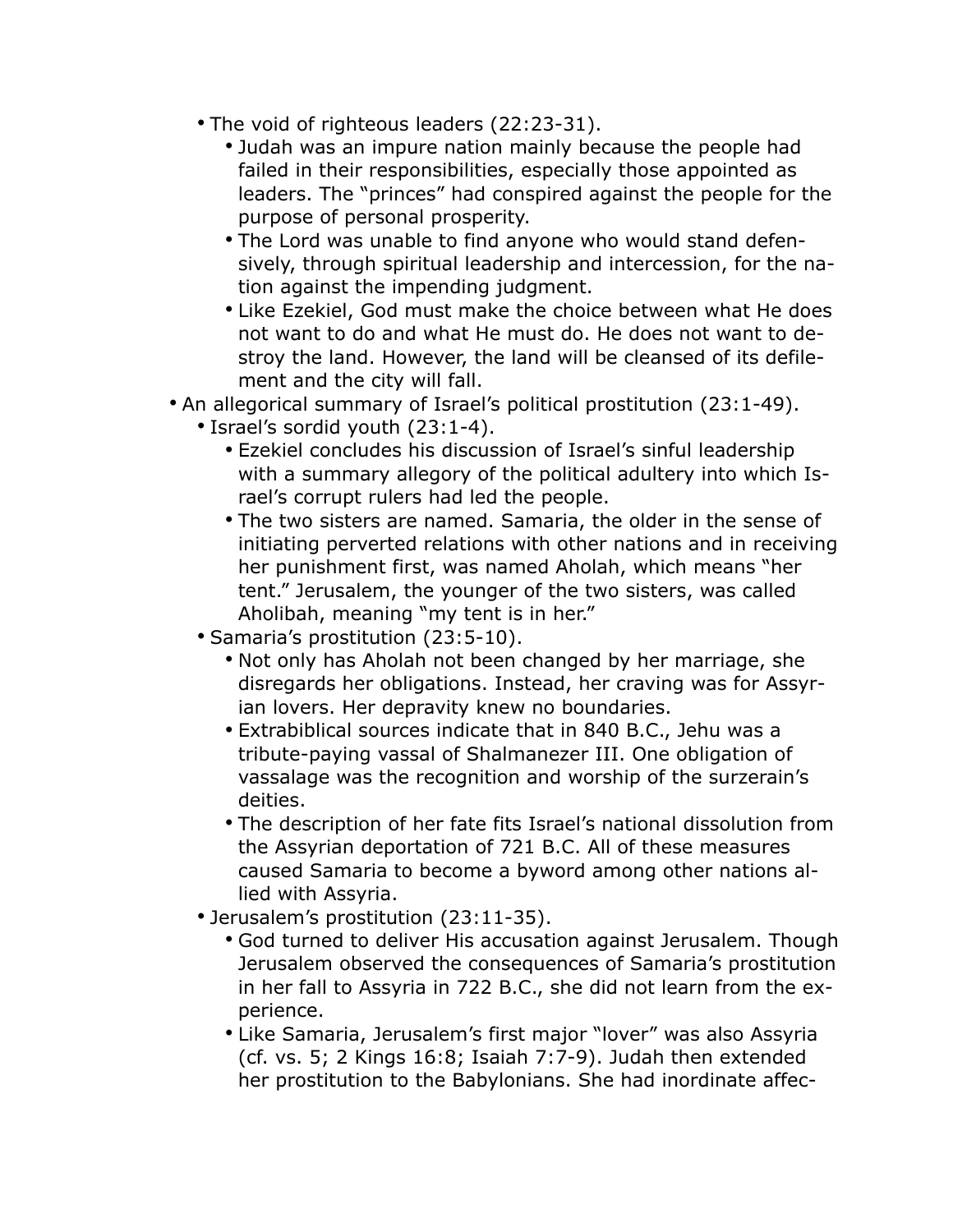tions for the Babylonian rulers (cf. Jeremiah 22:21), seeing images of them on walls.

- Having found relationships with Assyria and Babylon unsatisfying, Jerusalem looks back upon her wanton single days with fondness. God attacks Aholibah's desire to return to the same Egypt from which He had delivered her in extremely crude and graphic language.
- Having accused Jerusalem of crass prostitution with the nations, the Lord announces His judgment or verdict in four short speeches (vss. 22-27, 28-31, 32-34, 35).
- Judgment for prostitution (23:36-49).
	- These verses provide a formal indictment for the crimes previously discussed. Up to this point, Ezekiel has tried to win the support of his audience for the calamity about to come upon the adulterous wife.
	- These two "cities" were condemned for their adulterous political desires because they had sought out relationships with foreign nations for alliances (cf. Deuteronomy 17:14-20). These two cities seduced foreign nations as a harlot lures lovers with her cosmetics and clothing.
	- Assyria and Babylonia would judge Samaria and Jerusalem with the judgment prescribed for an adulteress and murderer: death, normally by stoning (cf. Exodus 21:2; Leviticus 20:10; Deuteronomy 22:22).
- The execution of Jerusalem's judgment (24:1-27).
	- The parable of the cooking pot (24:1-14).
		- Ezekiel understood that the fulfillment of his prophecies had begun, two years and five months from the date of his last series of prophecies (cf. 20:1).
		- The interpretation immediately makes it clear that this parable is one of judgment, not salvation or fellowship. Ezekiel suggests that the cooking pot is now contaminated beyond repair, and the meat cooked in it ruined.
		- God had tried to cleanse her through the words of His prophets and righteous kings, but to no avail. His efforts met with monumental resistance. The Lord's fire of judgment would now accomplish a complete work so that Jerusalem would be purified, but not until God caused His wrath on Jerusalem to cease.
	- Signs to the exiles (24:15-27).
		- The death of Ezekiel's wife (24:15-24).
			- The Lord informs Ezekiel that shortly he would take Ezekiel's wife from him "with a stroke," a phrase that normally refers to a plague or disease (cf. Exodus 9:14).